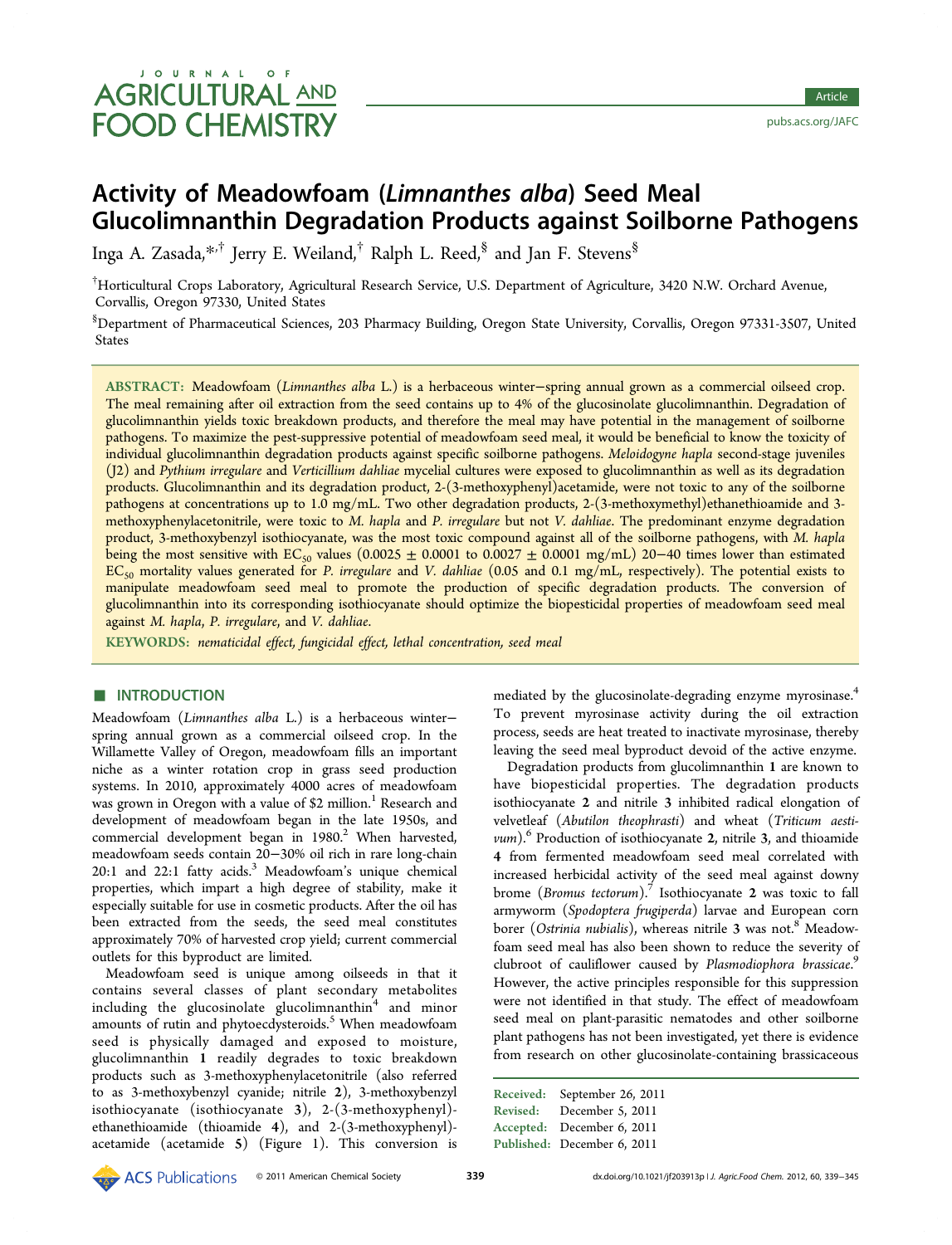<span id="page-1-0"></span>

Figure 1. Enzymatic and chemical degradation of glucolimnanthin 1.

seed meals that nematode suppression by meadowfoam seed meal could occur.<sup>[10](#page-6-0)</sup>

Because of the inactivation of myrosinase by heat during the oil extraction process, there is a unique opportunity to direct the production of glucolimnanthin degradation products from meadowfoam seed meal depending upon how the seed meal is treated. Addition of enzyme-active seed material to meadowfoam seed meal (at a rate of  $1\%$  w/w) resulted in complete degradation of glucolimnanthin 1 and formation of isothiocyanate 2. [7](#page-6-0) Incubation of meadowfoam seed meal in an aqueous solution of  $FeSO<sub>4</sub>$  favored the formation of isothiocyanate 2, nitrile 3, and thioamide 4.

To maximize the pest-suppressive potential of meadowfoam seed meal, it would be beneficial to know the toxicity of glucolimnanthin degradation products against target microorganisms. Our research evaluated the toxicity of glucolimnathin 1 and its degradation products on several important soilborne pathogens of high-value crops. Pests encountered in high-value cropping systems were targeted in these studies because it is likely that these cropping systems will be able to afford this type of technology to control soilborne pests. The plant-parasitic nematode Meloidogyne hapla is commonly found in high-value crop production systems. It is distributed worldwide in cooler environments and causes damage to a variety of crops.<sup>[11](#page-6-0)</sup> This nematode is a sedentary endoparasite, and only the second-stage juveniles and adult males are present in soil. The fungus Verticillium dahliae is one of the most damaging and widespread soilborne pathogens affecting the production of hundreds of susceptible vegetable, fruit, and ornamental plant species.<sup>[12](#page-6-0)</sup> The pathogen survives for years in the soil as microsclerotia and infects plants through roots. Once the plant host is infected, the pathogen may then colonize the xylem and cause symptoms of wilting, scorch, dieback, and plant death. The oomycete Pythium irregulare is also a ubiquitous soilborne plant pathogen that infects a wide range of hosts including greenhouse floral crops and forest nursery seedlings.<sup>[13,14](#page-6-0)</sup> This pathogen persists in the soil as oospores and causes pre- and postemergence seedling damping-off or root rot when soil moisture is abundant.

In many high-value production systems, these soilborne pathogens are managed by preplant soil fumigation. All of these soilborne pathogens will become more difficult to control as soil fumigants are either removed from the market or become more regulated; therefore, alternative management practices are needed. M. hapla J2 and P. irregulare and V. dahliae mycelial cultures were exposed to glucolimnanthin 1 and its degradation

products in vitro as a first step to determine the efficacy of meadowfoam seed meal in soilborne pathogen management.

#### ■ MATERIALS AND METHODS

Inoculum Production. M. hapla, originally isolated from a vineyard near Veneta, OR, and cultured on greenhouse-grown tomato (Solanum lycopersicon) 'Rutgers', was used in all assays. Disinfestation of eggs was conducted with sterile techniques in a laminar flow hood. Briefly, individual egg masses were picked from roots, placed in water for 30 min, and rinsed with autoclaved water. Egg masses were transferred to a 25 mL scintillation vial using a sterile spatula, 0.5% sodium hypochlorite was added, and the eggs were agitated for 3 min. Debris was then allowed to settle from the egg suspension for 30 s. Sterilized eggs were pipetted onto an autoclaved 500-mesh sieve and sodium hypochlorite rinsed from the eggs by repeated rinsing with autoclaved water. To obtain second-stage juvenile (J2) inoculum, sterilized eggs were transferred onto a sterile hatching chamber<sup>[15](#page-6-0)</sup> and placed in a sterile 50 mL beaker. Enough autoclaved water was added to the beaker to bring the water level up to the bottom of the filter. M. hapla J2 were collected in water daily after 1 week and up to 2 weeks and used immediately.

Single-spore isolates of V. dahliae isolate 01-08a, originally isolated from an infected black raspberry (Rubus occidentalis) plant in a berry production field near Albany, OR, and P. irregulare isolate PR155d, originally isolated from soil in a Douglas fir (Pseudotsuga menziesii) seedling production field near Canby, OR, were cultured on 20 mL of potato dextrose agar (PDA) amended with 250 mg/L ampicillin. V. dahliae cultures were incubated for 3 weeks at 20 °C in the dark before use in microwell assays. P. irregulare cultures were incubated under the same conditions for 1 week before use.

Chemicals and Reagents. Glucolimnanthin 1 (CAS Registry No. 111810-95-8;  $C_{15}H_{20}KNO_{10}S_2$ ; S-( $\beta$ -D-glucopyranosyl)-(Z)-2-(3-methoxyphenyl)-N-(sulfooxy)ethanimidothioic acid potassium salt) was isolated from meadowfoam seed meal.<sup>[7](#page-6-0)</sup> 3-Methoxybenxyl isothiocyanate (isothiocyanate 2) was obtained from Oakwood Products (West Columbia, SC). 3-Methoxyphenylacetonitrile (nitrile 3) was purchased from Sigma-Aldrich Chemicals (St. Louis, MO). 2-(3- Methoxyphenyl)ethanethioamide (thioamide 4) was purchased from Endeavor Specialty Chemicals (Daventry, Northamptonshire, U.K.), and 2-(3-methoxyphenyl)acetamide (acetamide 5) was purchased from Maybridge (Tintagel, Cornwall, U.K.). Chemicals (Figure 1) were prepared as 50 mg/mL stock solutions in dimethyl sulfoxide (DMSO) (Sigma-Aldrich) except for isothiocyanate 2, which was prepared as a 10 mg/mL stock solution in DMSO. Concentrations for testing were diluted from these stock solutions in DMSO.

Microwell Assays. A 96-well assay plate (Corning Inc., Corning, NY) assay was used to screen chemicals against M. hapla, P. irregulare, and V. dahliae. [16](#page-6-0) For M. hapla, approximately 40−60 J2 were added to each well in 196  $\mu$ L of water to which 4  $\mu$ L of test solution in DMSO was added. For V. dahliae and P. irregulare, 3-mm-diameter colonized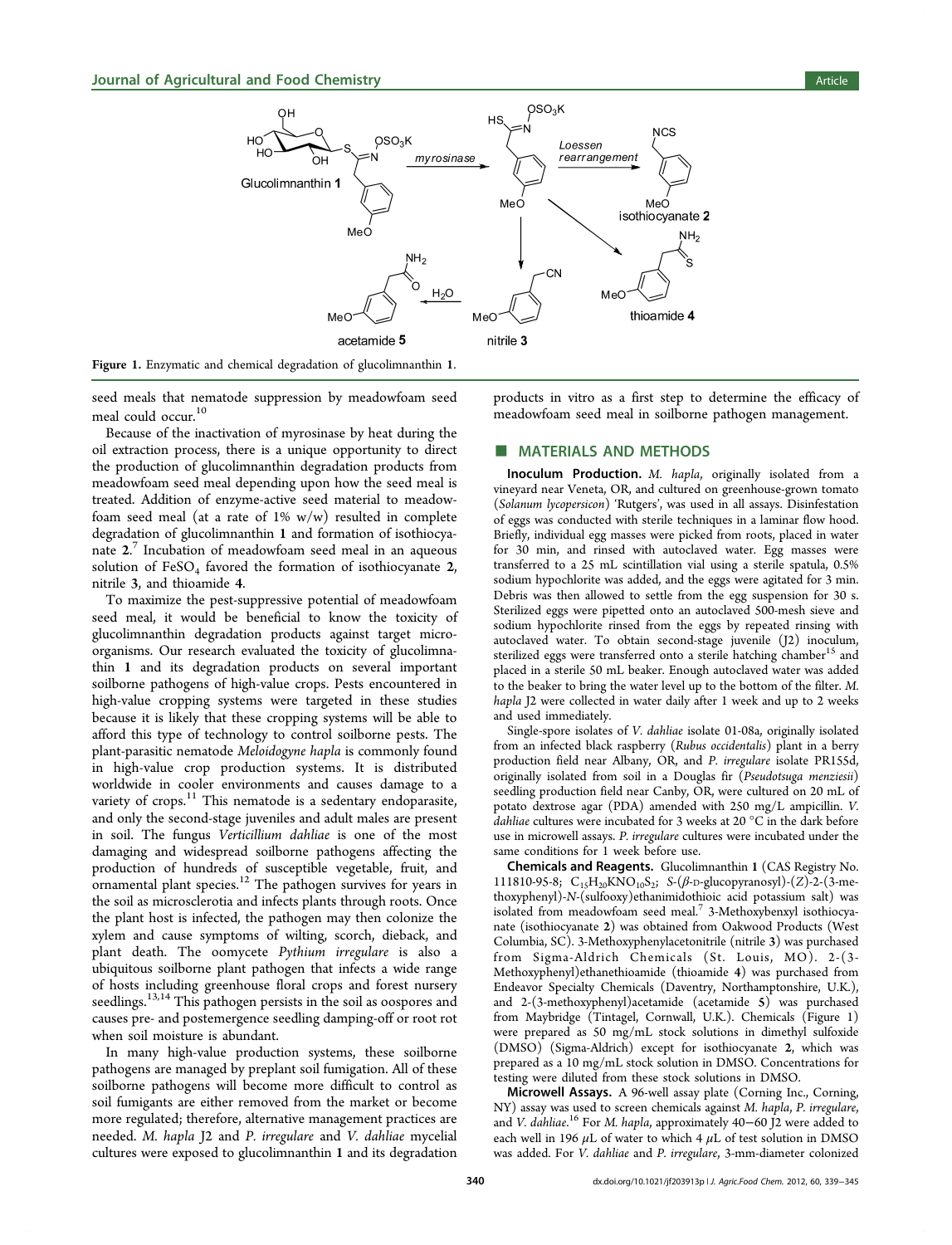<span id="page-2-0"></span>

Figure 2. Meloidogyne hapla J2 survival in glucolimnanthin (GLN) 1 and its degradation products: (A) immediately after 24 h of exposure; (B) after the 24 h exposure and the subsequent 24 h rinse in water. Data are from at least two experiments, and each data point is the average of at least 16 replicates. Each error bar represents the standard error of the mean.

agar plugs (inoculum plugs) were made from culture plates using a sterile cork borer. The plugs were removed from culture plates and transferred with a sterile toothpick to wells containing 196  $\mu$ L of water plus 4  $\mu$ L of test solution in DMSO. The final volume in each well was 200  $\mu$ L, and the final concentration of DMSO to which test microorganisms were exposed was 2% v/v. Eight replicate wells were used for each chemical concentration combination. In addition, each plate contained wells with water and 2% DMSO as control treatments. Plates were covered, sealed with Parafilm, wrapped in aluminum foil, and incubated at room temperature  $(25 \text{ °C})$ .

All test microorganisms were exposed to treatments for 24 h. For M. hapla, mortality was assessed at 24 h by visually observing the nematodes (apparent mortality); they were considered alive if they exhibited constant sinusoidal movement as observed in the water and DMSO controls. Nematodes were considered dead/paralyzed if nonmotile and appearing straight. Immediately after the nematodes had been counted, the majority of the solution in each well was removed with a pipet and replaced with water. Plates were then covered, sealed with Parafilm, wrapped in aluminum foil, and incubated at room temperature (25 °C) for another 24 h. Nematode mortality was assessed again using the same parameters described above (final mortality). For V. dahliae and P. irregulare, inoculum plugs were retrieved from wells using a sterile toothpick, rinsed with

autoclaved water, blotted on a sterile paper towel, and placed on PDA amended with 250 mg/L ampicillin. P. irregulare and V. dahliae culture diameters were measured to the nearest millimeter after 48 h and 1 week of incubation at 20 °C, respectively. Inoculum plugs that did not grow were considered dead, and these data (e.g., diameter = 0 mm) were not included in the culture diameter measurements. The mortality of P. irregulare and V. dahliae was determined on the basis of the number of inoculum plugs that failed to grow for each treatment. All experiments were conducted at least twice.

Statistical Analysis. For each compound and concentration assessed, M. hapla mortality (apparent and final mortality) and V. dahliae and P. irregulare culture diameters were expressed as a percentage of the water control treatment. These data were analyzed for effect of trial, concentration, and interaction using the Scheirer− Ray−Hare test, a nonparametric approach for analyzing data that do not meet normal distribution and equal variance assumptions.<sup>1</sup> Mortality data from P. irregulare and V. dahliae were assessed among treatments using the chi-square test of independence.[17](#page-6-0) Dose− response curves were prepared for each microorganism, and regressions on each data set were used to estimate the concentration that caused 50% mortality or a 50% reduction in culture diameter  $(EC<sub>50</sub>, 50%$  effective concentration). Significant differences among  $EC_{50}$  values were determined using analysis of variance (ANOVA).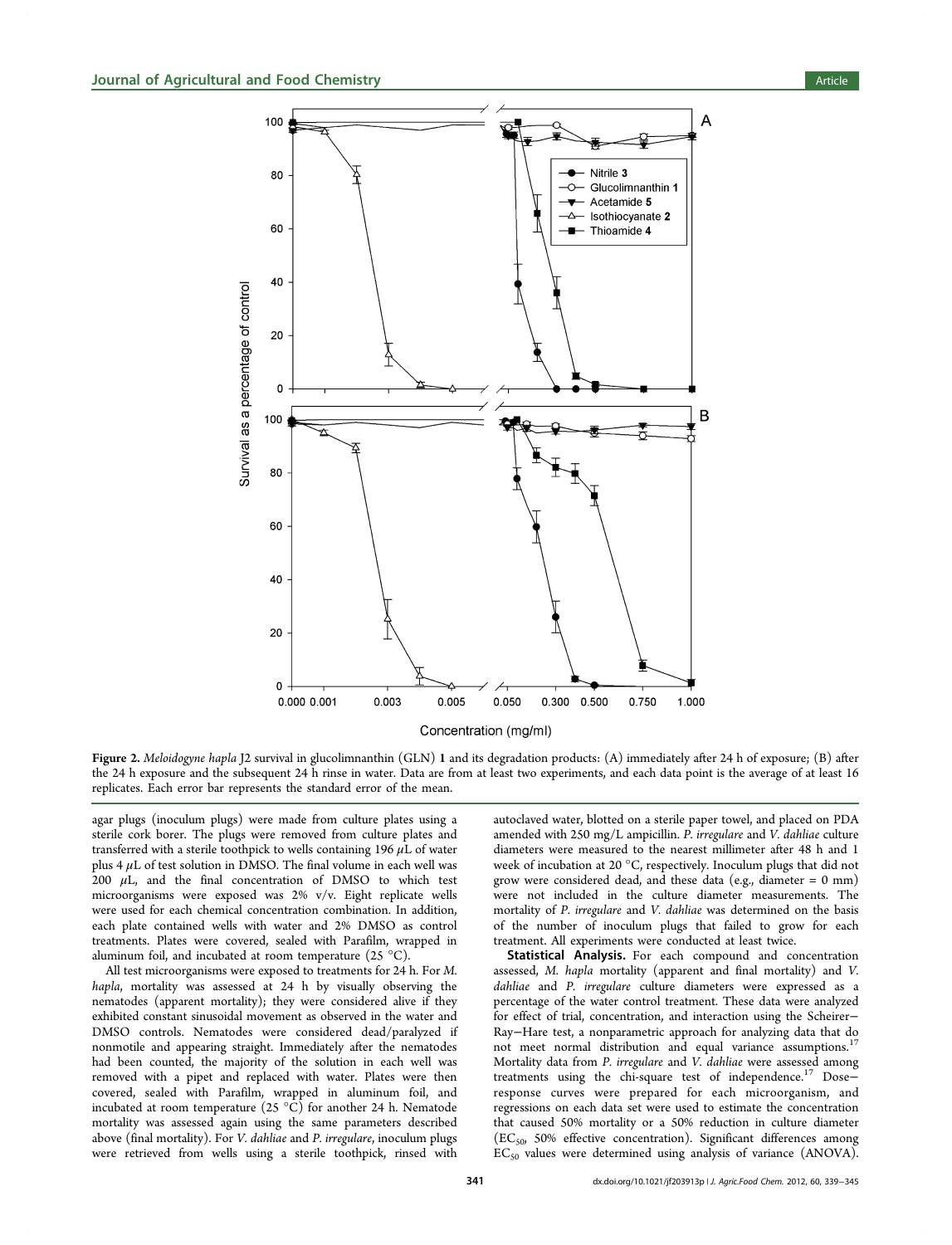Analyses were performed using Minitab statistical software (release 16; Minitab Inc., State College, PA).

#### ■ RESULTS

Meloidogyne hapla. There was no difference in apparent or final nematode mortality between the water and 2% DMSO controls (data not shown); therefore, only data from the water controls are presented. After a 24 h exposure, neither glucolimnanthin 1 nor acetamide 5 was toxic to M. hapla J2 (Figure [2](#page-2-0)A); therefore,  $EC_{50}$  values could not be calculated for these compounds. Relative 24 h exposure toxicities against M. hapla for the remaining compounds (in ascending order) were thioamide  $4 <$  nitrile  $3 <$  isothiocyanate 2 (Table 1).

Table 1. Effective Concentration Values at 50% for Meloidogyne hapla after 24 h of Exposure to Glucolimnanthin Degradation Products of Meadowfoam (Limnanthes alba) and after Removal of Compounds and Replacement with Water  $(Rinse)^a$ 

|                                          | $EC_{50}$ (mg/mL)    |                     |
|------------------------------------------|----------------------|---------------------|
| glucosinolate degradation<br>product     | 24 <sub>h</sub>      | rinse               |
| 2-(3-methoxyphenyl)<br>ethanethioamide 4 | $0.245 + 0.009$ aA   | $0.584 + 0.009$ aB  |
| 3-methoxyphenylacetonitrile 3            | $0.097 \pm 0.001$ bA | $0.221 + 0.005$ bB  |
| 3-methoxybenzyl<br>isothiocyanate 2      | $0.002 + 0.0001$ cA  | $0.003 + 0.0001$ cB |

 $a$ Data are from two experiments, and each value is the mean of at least 16 replicates  $\pm$  the standard error of the mean. Means across compounds within a time (lower case letters) and across time within a compound (upper case letters) followed by the same letter are not significantly different according to the Scheirer−Ray−Hare test (P < 0.05).

There was no residual effect of glucolimanthin 1 and acetamide 5 against M. hapla after the compounds were removed, replaced with water, and assessed 24 h later (Figure [2](#page-2-0)B). After removal of nitrile 3, thioamide 4, and isothiocyanate 2, the  $EC_{50}$  values for all of these compounds significantly increased compared to 24-h-exposure values (Table 1). Isothiocyanate 2 continued to be the most toxic compound to M. hapla followed by nitrile 3 and thioamide 4.

Pythium irregulare. There was no difference in P. irregulare culture diameter or mortality between the water and 2% DMSO controls; therefore, only water control data are presented. Exposure to glucolimnanthin 1 and acetamide 5 for 24 h did not decrease culture diameter or increase mortality of P. irregulare, and  $EC_{50}$  values could not be calculated for these compounds. However, the remaining compounds, thioamide 4, nitrile 3, and isothiocyanate 2, all had some effect on P. irregulare culture diameter, mortality, or both.

Nitrile 3 and thioamide 4 had similar effects on P. irregulare culture diameter (Figure [3A](#page-4-0)) and mortality (Table [2\)](#page-4-0). Culture diameter was not affected by concentrations of either compound  $\leq 0.3$  mg/mL, and EC<sub>50</sub> values based upon diameter data were similar (0.85  $\pm$  0.06 mg/mL and 0.75  $\pm$  0.03 mg/ mL, respectively,  $P = 0.218$ ). Mortality took place at concentrations higher than those that caused a reduction in culture diameter and was first observed at 0.75 mg/mL of nitrile 3 and 0.8 mg/mL of thioamide 4. However, estimated  $EC_{50}$  values based on mortality data (0.90 and 0.76 mg/mL for nitrile and thioamide, respectively) were similar to those found for culture diameter.

The response in culture diameter of P. irregulare to isothiocyanate 2 was different from that observed for thioamide 4 and nitrile 3. Regardless of the isothiocyanate 2 concentration tested, there was no significant reduction in culture diameter (P > 0.056) (Figure [3](#page-4-0)B). However, there was an effect of this compound on culture mortality with an increasing number of dead cultures occurring with increasing concentration (Table [2](#page-4-0)). The estimated  $EC_{50}$  value for isothiocyanate 2 against P. irregulare based upon culture morality was 0.05 mg/mL. This value was 15 times lower than those estimated for P. irregulare cultures treated with nitrile 3 and thioamide 4.

Verticillium dahliae. Similar to the other microorganisms, 2% DMSO did not affect V. dahliae culture diameter or mortality compared to the water control; therefore, only water control data are presented. Regardless of the concentrations tested, glucolimnanthin 1, acetamide 5, thioamide 4, and nitrile 2 did not affect culture diameter or mortality of V. dahliae. Only isothiocyanate 2 significantly reduced culture diameter at a concentration of 0.02 mg/mL  $(P < 0.001)$  (Figure [3B](#page-4-0)). However, after the initial reduction at 0.02 mg/mL, culture diameter remained relatively constant, and greater isothiocyanate 2 concentrations did not significantly reduce culture diameter ( $P \ge 0.114$ ). Isothiocyanate 2 also increased the mortality of V. dahliae starting at 0.10 mg/mL. This reduction was constant up to 0.2 mg/mL isothiocyanate 2 (Table [2\)](#page-4-0), and the pathogen did not survive at concentrations of compound 2  $>0.2$  mg/mL (data not shown). The estimated EC<sub>50</sub> value for isothiocyanate 2 against V. dahliae based upon culture mortality was 0.10 mg/mL.

## **DISCUSSION**

M. hapla, P. irregulare, and V. dahliae varied in sensitivity to the meadowfoam seed meal glucolimnanthin degradation products evaluated in this study. In general, V. dahliae was the least sensitive, P. irregulare was intermediate in sensitivity, and M. hapla was the most sensitive to the degradation products. Across the tested compounds, the glucolimnanthin degradation product isothiocyanate 2 was the most toxic to all of the microorganisms.

Throughout the study, we were unable to generate statistically relevant  $EC_{50}$  mortality values for P. irregulare and V. dahliae because the response for each culture exposed to a treatment in an individual well was binomial, either alive or dead. This was in contrast to  $M$ . hapla, when a population was exposed to a treatment in an individual well and we were therefore able to calculate percentage J2 mortality for each well within a treatment. This obstacle could be overcome in future studies by using a larger well volume [24-well (3.5 mL volume) vs 96-well (400  $\mu$ L volume) plates] in which more than one fungal or oomycete inoculum plug could be exposed to an individual treatment. Alternatively, aliquots containing a known concentration of fungal or oomycete spores (a population) could be placed into each individual well for exposure to compounds. By using either method, the variability associated with fungal and oomycete mortality could be calculated, and the data could then be used for statistical comparison of mortality between compounds and microorganisms. Nonetheless, by expressing the number of replicate cultures that died within each treatment, we were able to estimate percentage mortality for these two microbes to compare  $EC_{50}$  values. For example, the similar  $EC_{50}$  values for culture diameter and mortality of P. irregulare tested with nitrile 3 and thioamide 4 demonstrated that similar concentrations were necessary to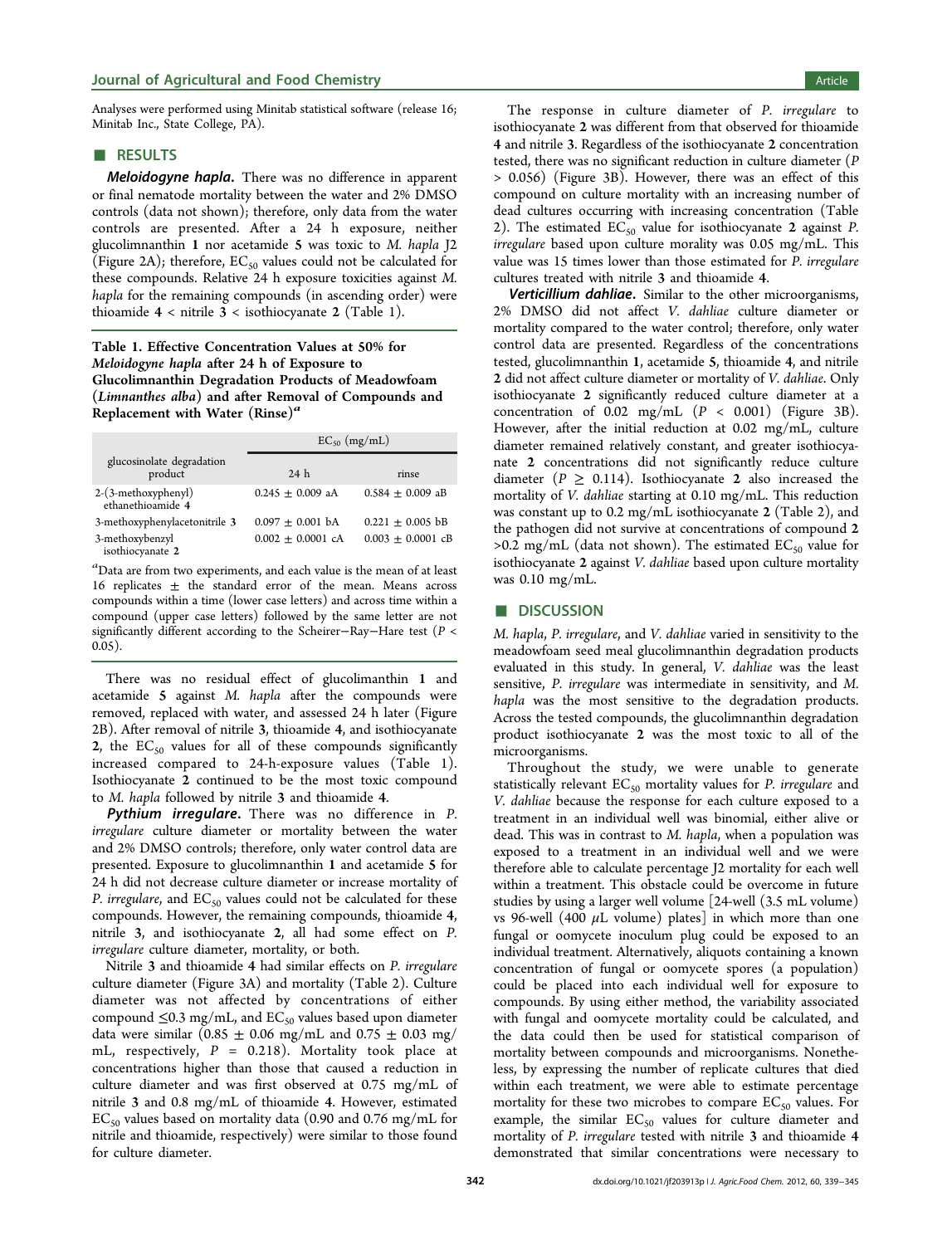<span id="page-4-0"></span>

Figure 3. Percentage reduction in culture diameter of (A) Pythium irregulare after 24 h of exposure to nitrile and thioamide and (B) P. irregulare and Verticillium dahliae after 24 h of exposure to isothiocyanate 2. Data are from at least two experiments, and each data point is the average of at least 16 replicates. Each error bar represents the standard error of the mean. Means within a data series followed by either the same upper case or lower case letter are significantly different according to the Scheirer−Ray−Hare test (P < 0.05).

| Table 2. Percentage Mortality of Pythium irregulare and Verticillium dahliae across a Range of Concentrations of |  |
|------------------------------------------------------------------------------------------------------------------|--|
| Glucolimnanthin Degradation Products of Meadowfoam $(Limnanthes\ alba)^a$                                        |  |

|               | 3-methoxybenzyl isothiocyanate 2 concentration |                                                     |                |                   |                   |                     |                   |                     |                |                               |                  |                               |                  |
|---------------|------------------------------------------------|-----------------------------------------------------|----------------|-------------------|-------------------|---------------------|-------------------|---------------------|----------------|-------------------------------|------------------|-------------------------------|------------------|
|               | $0 \text{ mg/mL}$                              | 0.001<br>mg/mL                                      | 0.005<br>mg/mL | 0.01<br>mg/<br>mL | 0.02<br>mg/<br>mL | 0.025<br>mg/mL      | 0.03<br>mg/<br>mL | 0.05<br>mg/<br>mL   | 0.075<br>mg/mL | 0.08<br>mg/<br>m <sub>L</sub> | 0.1<br>mg/<br>mL | 0.15<br>mg/<br>m <sub>L</sub> | 0.2<br>mg/<br>mL |
| P. irregulare | 0a                                             |                                                     |                |                   |                   | 0a                  |                   | 54 b                | 56 b           |                               | 63 bc            | 88 c                          | 88 d             |
| V. dahliae    | 0a                                             | 0a                                                  | 0a             | 0a                | 0a                |                     | 0a                | 19a                 |                | 7a                            | 50 <sub>b</sub>  |                               | 69 b             |
|               |                                                | 3-methoxyphenylnitrile 3 concentration              |                |                   |                   |                     |                   |                     |                |                               |                  |                               |                  |
|               | $0 \text{ mg/mL}$                              | $0.05$ mg/mL                                        |                | $0.15$ mg/mL      |                   | $0.3 \text{ mg/mL}$ |                   | $0.5 \text{ mg/mL}$ |                | $0.75$ mg/mL                  |                  | $1.0 \text{ mg/mL}$           |                  |
| P. irregulare | 0 a                                            | 0a                                                  |                | 0a                |                   | 0a                  |                   | 0a                  |                | 17 <sub>b</sub>               |                  | 71c                           |                  |
|               |                                                | 2,3-(methoxyphenyl) ethanethioamide 4 concentration |                |                   |                   |                     |                   |                     |                |                               |                  |                               |                  |
|               | $0 \text{ mg/mL}$                              | $0.05$ mg/mL                                        |                | $0.15$ mg/mL      |                   | $0.3 \text{ mg/mL}$ |                   | $0.5 \text{ mg/mL}$ |                | $0.7 \text{ mg/mL}$           |                  | $0.8$ mg/mL                   |                  |
| P. irregulare | 0a                                             | 0 <sub>a</sub>                                      |                | 0a                |                   | 0a                  |                   | 0 <sub>a</sub>      |                | 0a                            |                  | 83 b                          |                  |

 $a$ Data are from two experiments, and each value is the mean of at least 16 replicates. Means within a compound and microorganism followed by the same letter are not significantly different according to chi-square test of independence  $(P < 0.05)$ .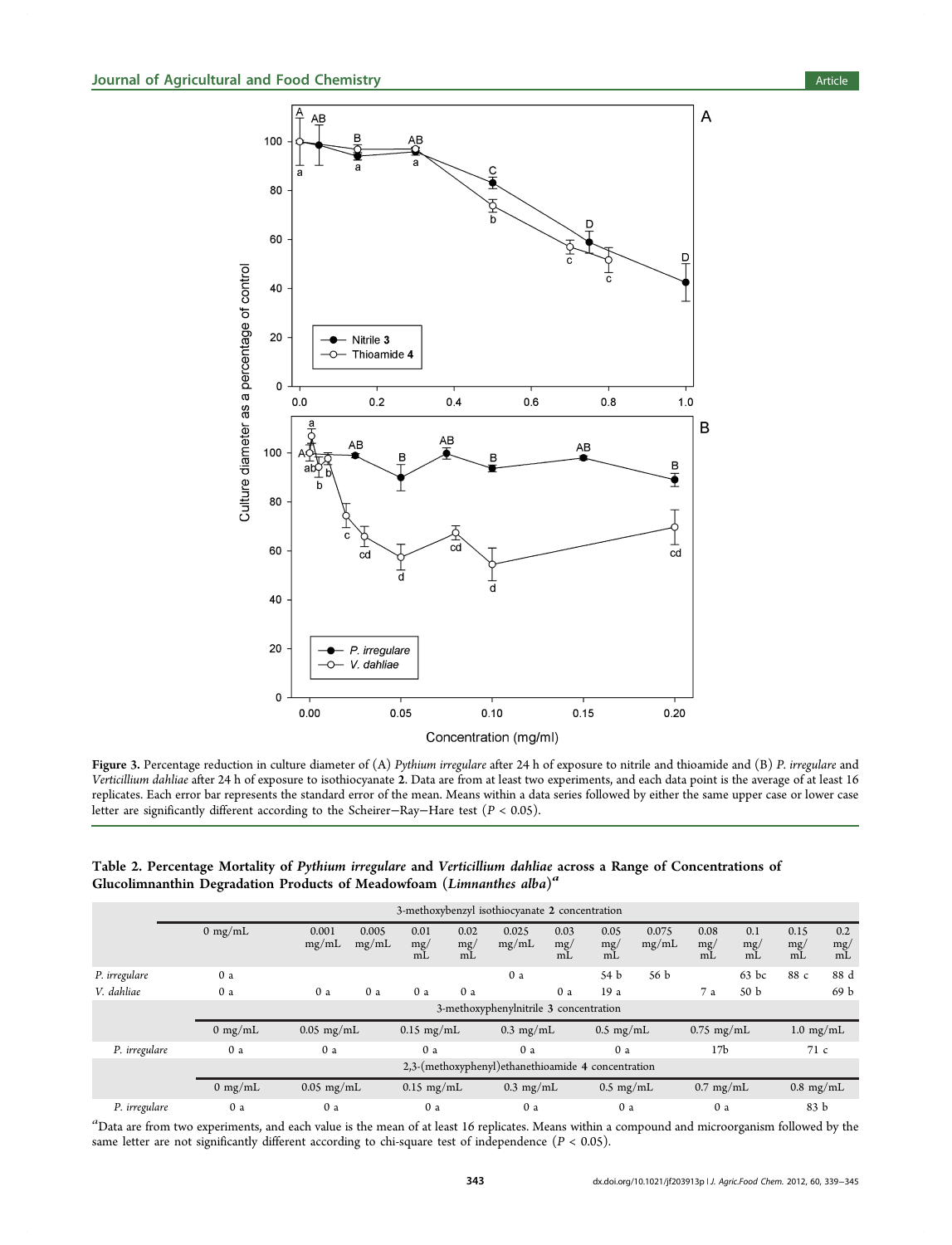elicit a reduction in culture growth and an increase in mortality. Estimated  $EC_{50}$  mortality values also clearly demonstrated that V. dahliae and P. irregulare were less sensitive to isothiocyanate 2 than M. hapla.

There were similarities and differences between our study and previous studies that evaluated glucolimnanthin 1 and its degradation products against weeds and insects. Isothiocyanate 2 was toxic to fall armyworm and European corn borer, causing mortality and reductions in larval weight; in the same study, nitrile 3 had little effect on these insects.<sup>[8](#page-6-0)</sup> A concentration of 0.1 mg/mL caused a reduction in larval weight, whereas higher concentrations of 0.33 and 1.0 mg/mL for European corn borer and fall armyworm, respectively, were necessary to cause larval mortality. However, in contrast to our study, which found no activity of glucolimnanthin 1 against soilborne microorganisms, an equimolar amount of glucolimnanthin 1 was similar in activity to isothiocyanate 2 against these insects. In agar-based assays, isothiocyanate 2 was considerably more toxic to velvetleaf and wheat, as determined by radicle elongation, compared to nitrile 3 and glucolimnanthin  $1.<sup>6</sup>$  $1.<sup>6</sup>$  $1.<sup>6</sup>$  Calculated EC<sub>50</sub> values for isothiocyanate 2 against velvetbean and wheat (0.0004 and 0.0009 mg/mL, respectively) were much lower than those observed for M. hapla in the present study. Conversely, the relative order of toxicity of glucolimnanthin 1 and its degradation products to downy brome in soil-based assays was (in descending order) thioamide 4 > nitrile 3 > acetamide  $5 >$  glucolimnanthin  $1 >$  isothiocyanate  $2.^7$  $2.^7$ Approximate  $EC_{50}$  values for thioamide 4 and nitrile 3 against downy brome were 0.3 and 0.5 mg/g, respectively. These values are similar to the range of  $EC_{50}$  values calculated in this study.

A number of purified isothiocyanates have been tested against plant-parasitic nematodes. Isothiocyanate analogues (including allyl, 2-phenylethyl, butyl, ethyl, and acryloyl) were tested against *Meloidogyne javanica,* and  $EC_{50}$  values ranged between 0.002 and 0.005 mg/mL.<sup>[18](#page-6-0)</sup> A wider range of  $\overline{EC}_{50}$ values, 0.0002−0.003 mg/mL, were obtained for allyl, benzyl, butyl, ethyl, phenyl, 2-phenylethyl, and 4-methlsulfinyl(butyl) isothiocyanates tested against M. javanica and Tylenchulus semipenetrans. $^{19}$  $^{19}$  $^{19}$  For M. hapla, a similar final mortality  $\mathrm{EC}_{50}$ value was generated for isothiocyanate  $2 (0.003 mg/mL)$ compared to several isothiocyanates tested against M. javanica. [18](#page-6-0),[19](#page-6-0)

Isothiocyanates have also been tested against several species of fungi, oomycetes, and other soil microorganisms. Six isothiocyanates (methyl, propenyl, butenyl, pentenyl, benzyl, and 2-phenylethyl) were tested against five cereal root pathogens.<sup>[20](#page-6-0)</sup> Isothiocyanate  $EC_{50}$  values ranged from 0.001 mg/mL (for 2-propenyl isothiocyanate) to 0.01 mg/mL (for 4 pentenyl isothiocyanate). Of the pathogens evaluated, Gaeumannomyces graminis var. tritici was the most sensitive, Rhizoctonia solani and Fusarium graminearum showed intermediate sensitivity, and Bipolaris sorokiniana and P. irregulare were the least sensitive. In another study, a diversity of bacteria, fungi, and oomycete species were exposed to 2-phenylethyl isothiocyanate, and  $EC_{50}$  values ranged from 0.0005 mg/mL (for Pythium sulcatum) to 0.48 mg/mL (for Trichoderma  $spp.$ ).<sup>[21](#page-6-0)</sup> In the same study, bacteria were generally more tolerant to 2-phenylethyl isothiocyanate than fungi or oomycetes. Very low concentrations of allyl isothiocyanate (0.00005 mg/mL) were needed to completely inhibit R. solani in vitro.<sup>[22](#page-6-0)</sup> In our study, 3-methoxybenzyl isothiocyanate 2 was less toxic to the P. irregulare ( $EC_{50}$  mortality of 0.05 mg/mL) compared to other previously tested isothiocyanates against

Pythium  $\text{sp.}^{20}$  $\text{sp.}^{20}$  $\text{sp.}^{20}$  V. dahliae was the least sensitive soilborne organism to isothiocyanate 2 in our study, with an  $EC_{50}$ mortality value greater in comparison to previously tested isothiocyanates on other fungal species.<sup>[20](#page-6-0)</sup>

For V. dahliae and P. irregulare, culture diameter and mortality were affected differently depending upon the compound and range of concentrations tested. In general, a reduction in culture diameter was realized at lower concentrations of thioamide 4, nitrile 2, and isothiocyanate 2, whereas higher concentrations were necessary to induce mortality. A similar trend was observed for European corn borer and fall armyworm, for which there was an effect of isothiocyanate 2 on larval growth before insect survival was affected.<sup>[8](#page-6-0)</sup> In our study, an exception to this was the effect of isothiocyanate 2 on P. irregulare, with which if the pathogen survived exposure, there was no consequence on growth. For M. hapla, a proportion of the individuals that were straight and therefore considered dead (apparent mortality) after 24 h of exposure recovered when the compounds were removed and replaced with water, indicating the compound was nematostatic to some extent. A question that arises is whether postexposure fitness of fungi, oomycetes, and nematodes that are exposed to sublethal doses of glucolimnanthin degradation products is reduced or enhanced. The evolution of resistance of soilborne microorganisms to sublethal doses has been widely documented. $^{23}$  $^{23}$  $^{23}$  However, there may also be fitness costs that are not favorable to microorganisms. Exposure of Meloidogyne incognita J2 to a sublethal dose of benzyl isothiocyanate had a significant impact on subsequent infectivity and reproduction on plant hosts. $^{24}$  $^{24}$  $^{24}$  A sublethal dose of diflubenzuron resulted in a lower net reproductive rate of Culex quinquefasciatus, whereas a sublethal dose of azadirachtin did not.<sup>[25](#page-6-0)</sup> It is impossible to speculate on the long-term consequences of exposure to sublethal doses of nitrile 3, thioamide 4, and isothiocyanate 2 against M. hapla, P. irregulare, and V. dahliae in this study. However, this may be an important consideration if meadowfoam seed meal is applied to soil and only sublethal doses of glucolimnanthin degradation products are achieved.

The challenge of generating lethal doses of compounds 2−4 in soil after the application of meadowfoam seed meal is due to the complex nature of the reaction as well as the soil environment. Factors that come into consideration include myrosinase availability; soil texture, organic matter, moisture, and temperature; the chemical nature of the degradation compound; microbial communities; and the volatility of the glucosinolate degradation products.<sup>[10](#page-6-0),[26](#page-6-0)</sup> For example, volatility played an important role in the formation and degradation of isothiocyanate 2 from an insect diet prepared from meadowfoam seed meal.[8](#page-6-0) The recovery rate of isothiocyanate 2 from freshly prepared diet was 65%, whereas after 9 days, recovery was only 18%. Similarly, glucosinolate degradation products were monitored from Brassica napus seed meal, and isothiocyanates reached maximum concentrations after 2 h and decreased by 90% within 24  $h$ .<sup>27</sup> Our results demonstrated that concentrations of isothiocyanate 2 required to result in a 50% reduction in soilborne pathogen survival ranged from 0.003 to 0.10 mg/mL, and higher concentrations would be required to achieve complete control. Whether these concentrations are achievable at economically realistic rates of meadowfoam seed meal is unknown. However, with meadowfoam seed meal the ability does exist to promote the production of desired degradation products by adding intact meadowfoam